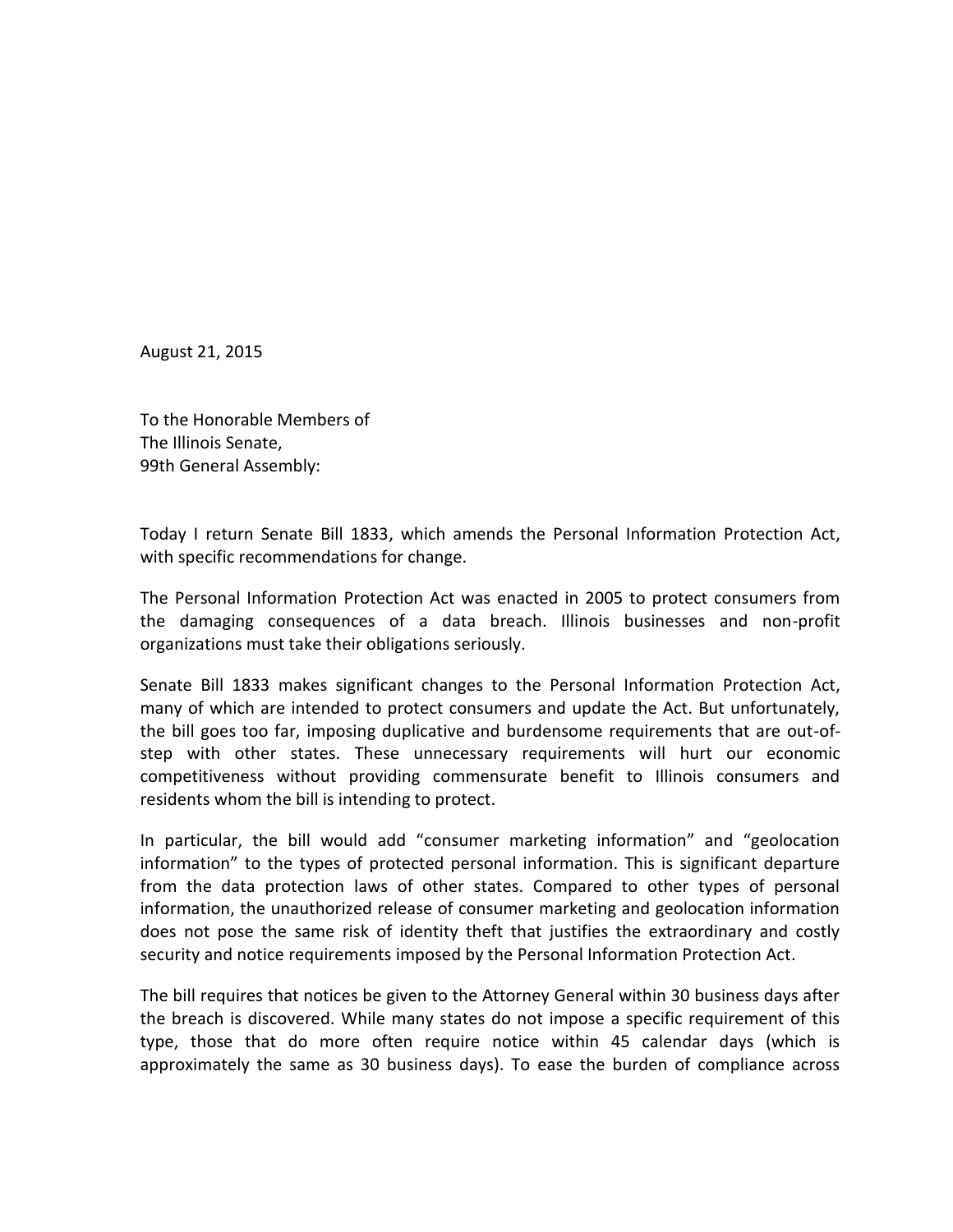multiple states, I recommend that the notice be required within 45 calendar days instead of 30 business days.

The bill would also require the operator of any website to post a privacy policy. Because California law already requires this, most large businesses already comply with this requirement. Layering on an Illinois-specific requirement will only increase the cost of compliance without adding value to consumers. Moreover, for those small businesses that are not required to comply with the California law, this is a burdensome and costly mandate, particularly because no other state has imposed a similar requirement.

The changes recommended below would address these and related concerns. While I commend the sponsors for their efforts to protect consumers, Illinois does not need regulation that makes it even more difficult to do business. Illinois is suffering from the consequences of over-regulation. We need to break the cycle of taxation and regulation that has created a hostile economic environment in order to grow our economy, create new jobs, and generate more tax revenue through economic expansion.

Therefore, pursuant to Section 9(e) of Article IV of the Illinois Constitution of 1970, I hereby return Senate Bill 1833, entitled "AN ACT concerning business", with the following specific recommendations for change:

On page 2, by deleting lines 2 through 17; and

On page 2, line 21, by replacing "information" with "medical information"; and

On page 3, line 1, by replacing "health" with "such"; and

On page 3, by replacing line 23 with "characteristics used by the owner or licensee to authenticate an"; and

On page 4, by deleting lines 1 through 7; and

On page 4, by replacing lines 23 and 24 with "information concerning an Illinois resident shall"; and

On page 5, by replacing lines 11 and 12 with "information":"; and

On page 9, line 2, by replacing "30 business days" with "45 days"; and

On page 9, by replacing lines 16 through 26 with "(2) (Blank)."; and

On page 10, by deleting lines 1 through 24; and

On page 11, by replacing lines 3 and 4 with "(a) Any State agency that collects personal information"; and